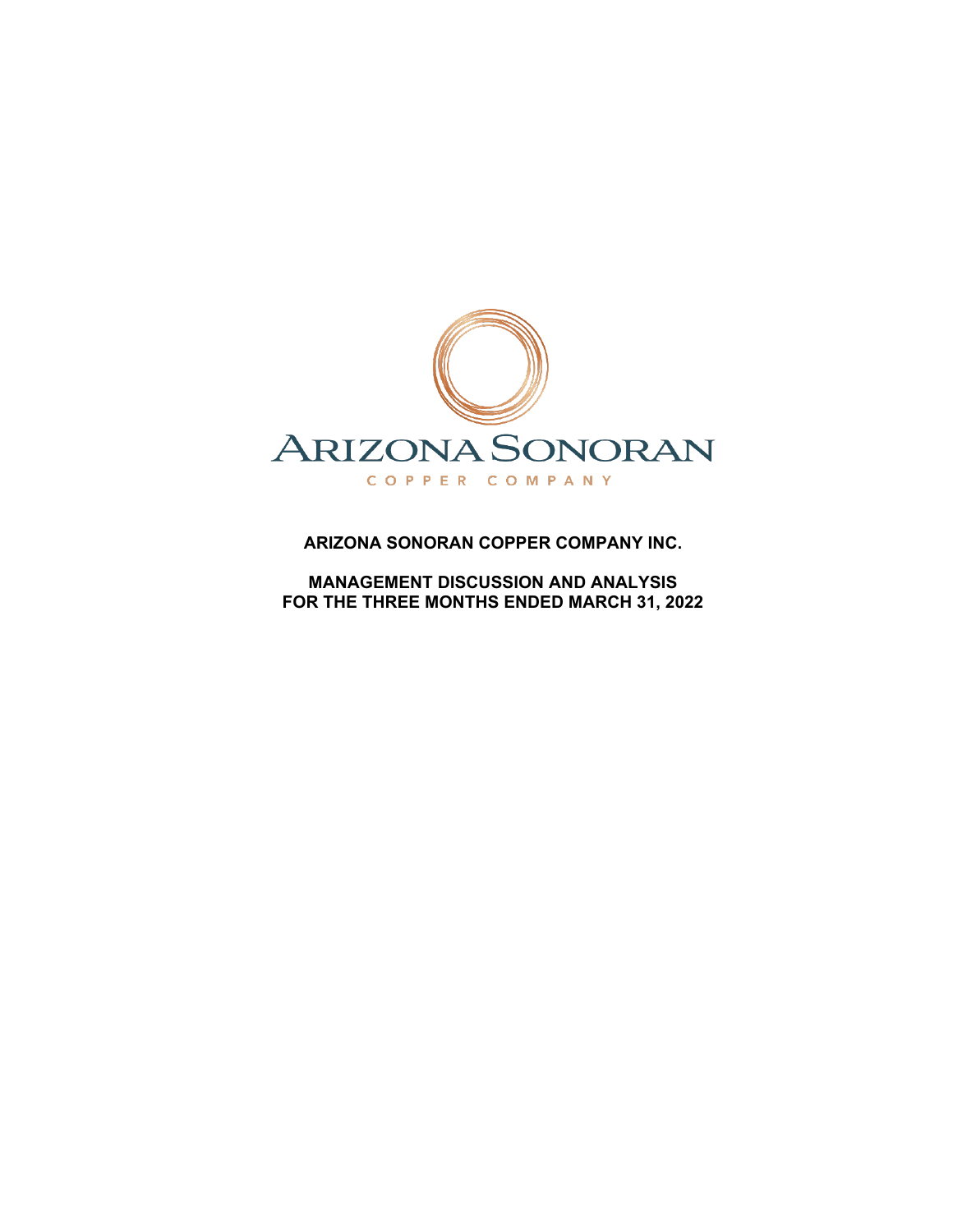# **Table of Contents**

|                                                           | Page |
|-----------------------------------------------------------|------|
| <b>Company Highlights</b>                                 | 3    |
| <b>Cactus Mine Project</b>                                | 7    |
| <b>Results of Operations</b>                              | 10   |
| <b>Risks and Uncertainties</b>                            | 11   |
| <b>Liquidity and Capital Resources</b>                    | 12   |
| <b>Capital Management</b>                                 | 13   |
| <b>Related Party Transactions</b>                         | 13   |
| Changes in Accounting Policies including Initial Adoption | 13   |
| <b>Commitments and Contingencies</b>                      | 14   |
| <b>Critical Accounting Estimates and Judgments</b>        | 14   |
| <b>Financial Instruments and Other Instruments</b>        | 14   |
| <b>Off-Balance Sheet Arrangements</b>                     | 15   |
| Authorized and Issued Share Capital                       | 15   |
| Forward-Looking Information                               | 15   |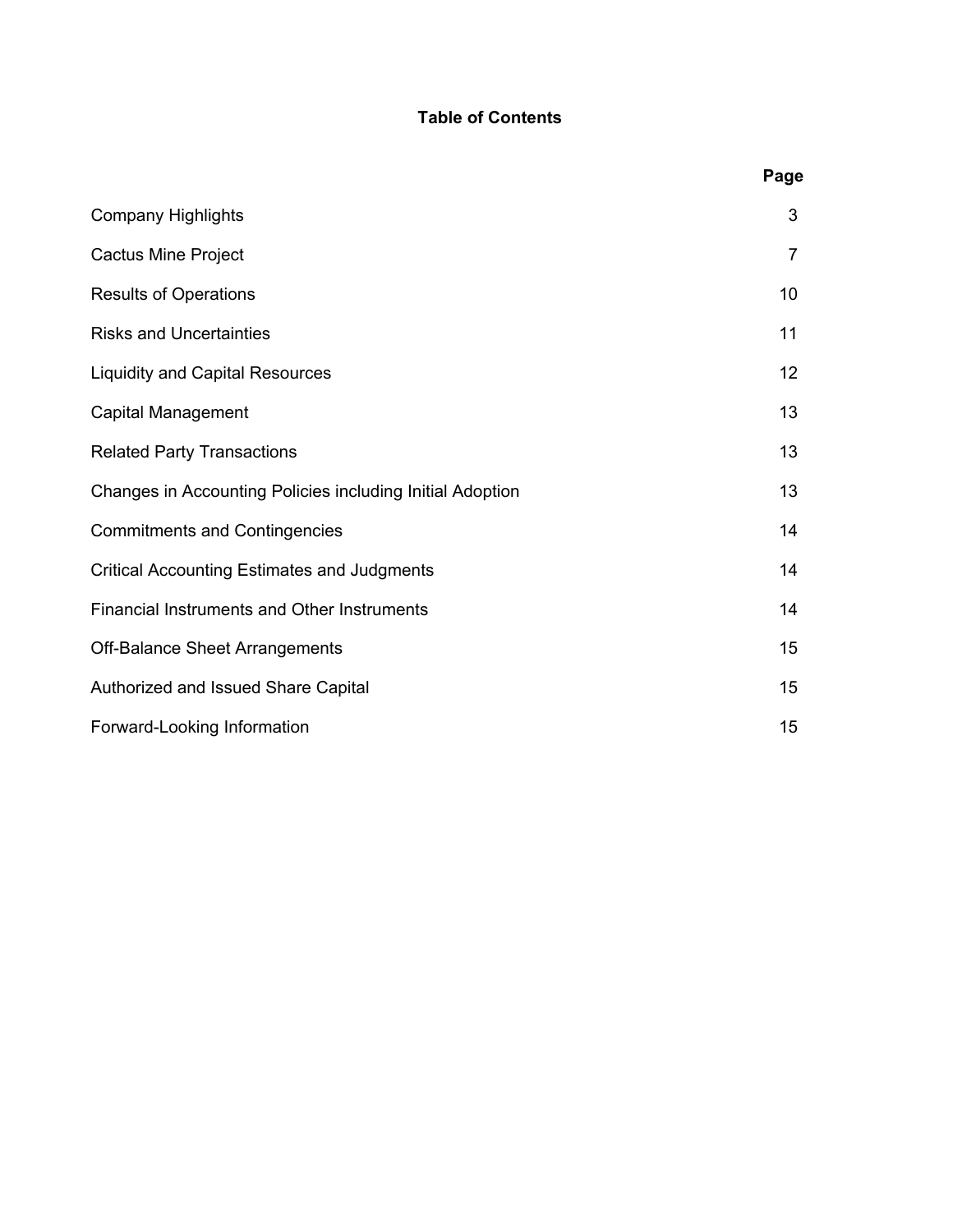## **INTRODUCTION**

The following Arizona Sonoran Copper Company Inc. (formerly Elim Mining Incorporated) ("ASCU" or the "Company") Management Discussion and Analysis ("MD&A") was prepared on May 13, 2022 and should be read in conjunction with the condensed consolidated interim financial statements ("Financial Statements") of the Company as at and for the three month period ended March 31, 2022, which have been prepared in accordance with International Financial Reporting Standards as issued by the International Accounting Standards Board ("IFRS") and in accordance with International Standard 34 - Interim Financial Reporting. All dollar amounts are expressed in United States dollars unless otherwise noted. Additional information relating to the Company is available on the Company's website [\(www.arizonasonoran.com\)](http://www.arizonasonoran.com/) and System for Electronic Document Analysis and Retrieval ("SEDAR") – [\(www.sedar.com\).](about:blank) The Company trades on the Toronto Stock Exchange ("TSX") under symbol "ASCU" and the OTCQX under the symbol "ASCUF."

ASCU is an emerging U.S. copper advanced stage exploration and development company intending to build a scalable, multi-phase, multi-billion-pound copper porphyry project on private land in the infrastructure-rich state of Arizona. The Company holds 100% ownership in both the Cactus Mine Project (comprised of private land and a state land lease) and the Parks/Salyer Property in Pinal County, Arizona.

ASCU currently generates no revenues from its mineral properties. The business of mining and exploration involves a high degree of risk and there can be no assurance that current exploration and development programs will result in profitable mining operations. A description of significant risks may be found in the Company's Annual Information Form for the year ended December 31, 2021.

Certain statements made may constitute forward-looking statements. Such statements involve a number of known and unknown risks, uncertainties and other factors. Actual results, performance and achievements may be materially different from those expressed or implied by these forward-looking statements.

Except where otherwise indicated, ASCU's exploration programs and pertinent disclosure of a technical or scientific nature are supported by Mr. Allan Schappert, Stantec, for the mineral resource and Mr. Russell Alley, MAG, for metallurgy, both of whom are Qualified Persons as defined by National Instrument 43- 101– Standards of Disclosure for Mineral Projects.

#### **DEFINITIONS**

"**Cactus East**" herein means the mineral rights representing the Cactus East development as referred to in the context of the Cactus Project, previously known as the Sacaton East deposit.

"**Cactus West"** herein means the mineral rights representing the Cactus West development as referred to in the context of the Cactus project, previously known as the Sacaton West deposit.

"**Stockpile Project**" herein means the historic waste dump created through dumping of defined waste material from the mining of the old Sacaton open pit deposit. All oxide copper mineralization, and sulfide copper mineralization below the working grade cut-off of 0.3% copper (Cu) was deposited to the waste dump.

## **COMPANY HIGHLIGHTS – 2022 TO DATE**

• On May 3, 2022, the Company announced it has received Depository Trust Company ("DTC") eligibility which facilitates settlement transfers and electronic clearing of ASCU common shares within the USA.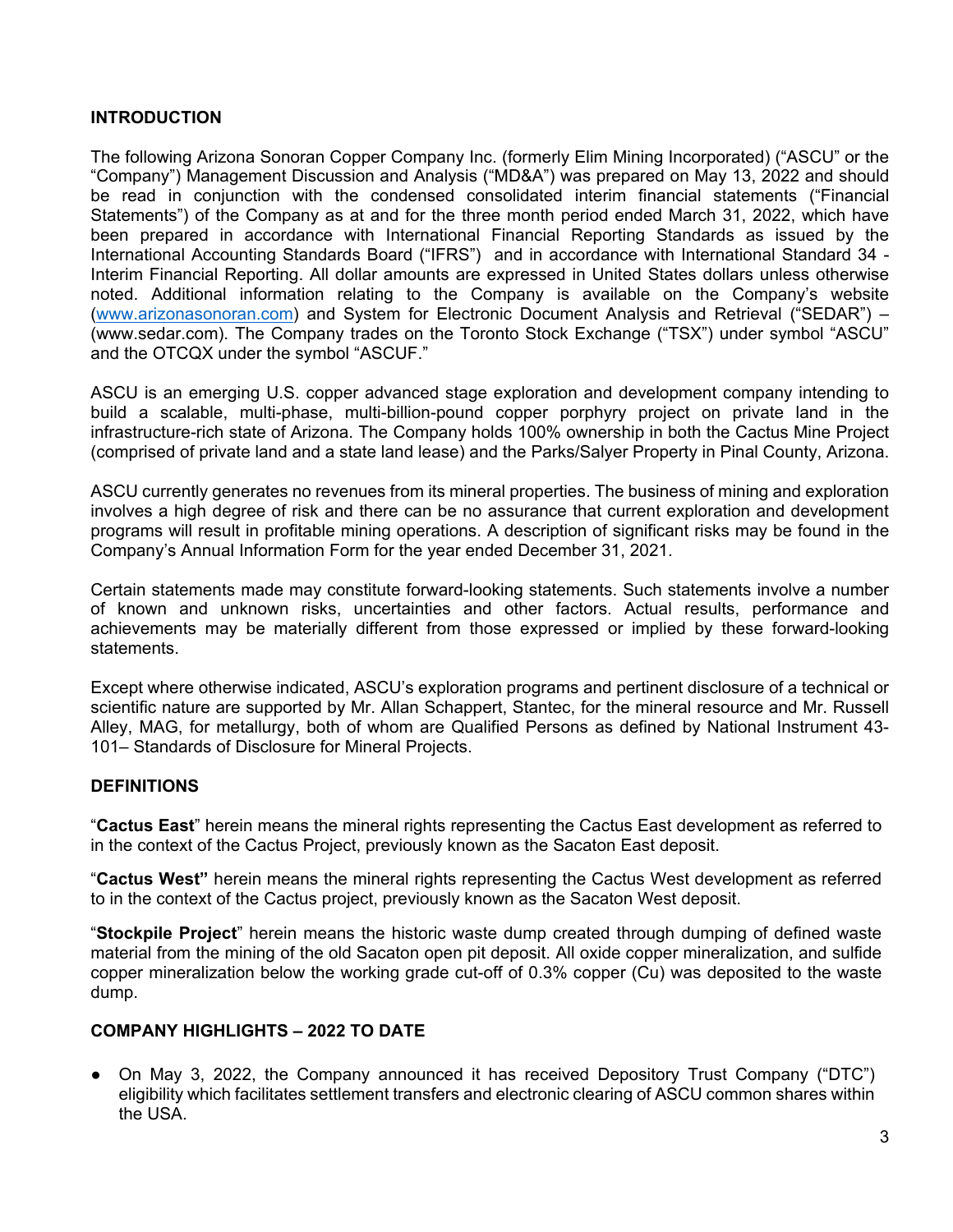- $\bullet$  On May 2, 2022, ASCU announced results of 25 drill holes (30,926 ft | 9,426 m), from its now complete Cactus Prefeasibility Study ("PFS") infill drilling program.
	- The PFS drilling program tightened the drill spacing within the entire integrated Preliminary Economic Assessment ("PEA") mine plan, including Cactus East and West and the Stockpile, with the intent of upgrading the Inferred mineral resources to Indicated mineral resources. As a result of tighter drill spacing, data shows an improved resolution of lithological, structural, and mineral zonation controls. Additionally, drilling to support further metallurgical and geotechnical test work was undertaken.
	- $\circ$  Drilling improved definition of various host lithologies that potentially affect acid consumption in the heap leaching process. The majority of mineralization is hosted in granite and monzonite porphyry which to date has indicated low acid consumption characteristics. Infill drilling was performed within expectations with no significant changes to the global interpretations supporting the previously reported resource model. Drilling Highlights are as follows (please see press release dated May 2, 2022 on SEDAR for full set of drilling results):
		- o **ECE-053:** 200.9 ft. of 1.28% TCu, 0.91% TSol (Enriched underground)
		- o **ECE-051**: 90 ft of 1.56% TCu, 1.45% TSol (Enriched underground); incl. 40 ft of 2.53% TCu, 2.38% TSol
		- o **ECW-032:** 465.7 ft of 0.27% TCu, 0.24% TSol (Oxides open pit); incl. 104.0 ft of 0.40% **TSol**
		- o **ECW-056:** 462.9 ft of 0.31%TCu, 0.25% TSol (Oxides open pit)
		- o **ECW-036:** 617.0 ft of 0.21% TCu, 0.19% TSol (Oxides open pit); and 351.0 ft @ 0.37% CuT (Primary)
- On May 13, 2022, the Company closed its strategic partnership announced on April 28, 2022 with Rio Tinto Holdings Corporation ("Rio Tinto") focused on Rio Tinto's NutonTM venture and nonbrokered private placement for total gross proceeds C\$35 million ("the Offering"). Nuton™ offers a portfolio of proprietary copper leach related technologies and capability developed by Rio Tinto to deliver increased copper recovery and leading environmental performance.
	- $\circ$  Under the Offering, up to 17,500,000 Common Shares were issued at a subscription price of C\$2.00 per share. Rio Tinto and Tembo Capital Elim Co-Investment LP (together with Tembo Capital Mining GP III Ltd, collectively "Tembo") subscribed for 6,400,000 Common Shares and 3,911,916 Common Shares, respectively. Other institutional investors subscribed for 7,188,084 Common Shares.
	- $\circ$  Rio Tinto holds 7.2% of the outstanding share capital of the Company, and although participating in the Offering, Tembo reduced its holding from 37.6% to 34.6% in the Company.
	- $\circ$  The Company will use the net proceeds from the Offering as previously outlined to fund additional drilling, exploration, project and study work related to the Company's Cactus Mine Project and Parks/Salyer, and for general corporate purposes.
- On April 5, 2022, ASCU announced an additional 2 drill holes (4,725 ft | 1,440 m) from a 12-hole program at the Parks/Salyer ("P/S") Project totaling six holes reported from the initial drill program of 24,000 ft (~7300 m) aimed to test the extension of the porphyry copper system from the southern border of its Parks/Salyer property along the mine trend towards the Cactus Mine and within the newly defined Exploration Target Area. Highlights of the holes were as follows: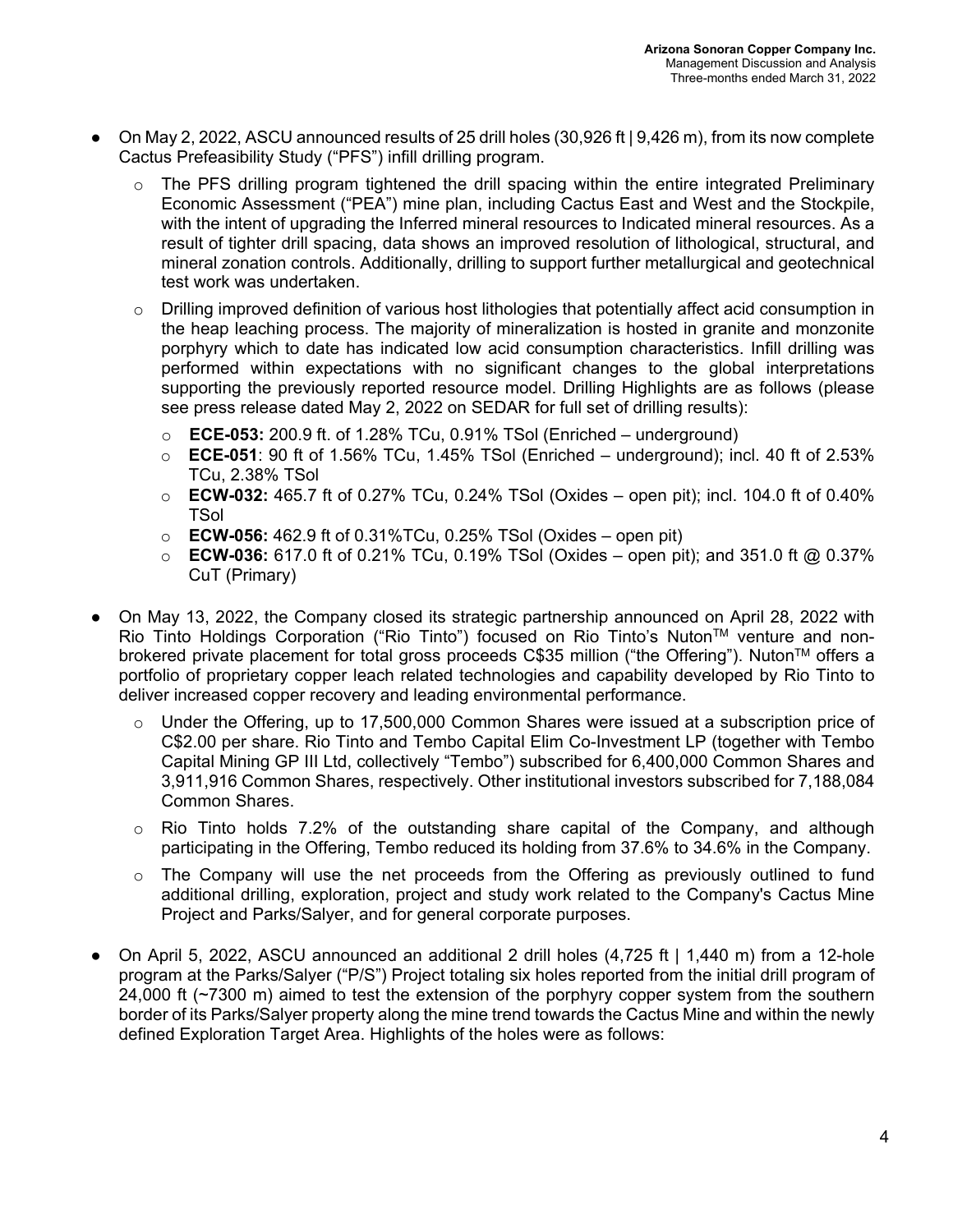- o **ECP-057** 
	- $\pm$  199.4 ft @ 0.86% CuT, 0.81% TSol, 0.033% Mo Oxides
		- Incl.102.0 ft @ 1.04% CuT, 0.97% TSol, 0.028% Mo Oxides
	- 302.0 ft @ 1.23% CuT, 1.21% TSol, 0.021% Mo Enriched
		- Incl. 10.0 ft @ 7.95% CuT, 7.94% TSol, 0.112% Mo
	- and 75 ft @ 1.65% CuT 1.64% TSol, 0.037% Mo
	- 427.0 ft @ 0.19% CuT, 0.009% Mo Primary
- o **ECP-065**
	- 439.7 ft @ 0.92% CuT, 0.90% TSol, 0.033% Mo Enriched
		- Incl. 85.0ft @ 1.43% CuT, 1.40% TSol, 0.042% Mo
	- **and 137.0 ft @ 1.19% CuT, 1.17% TSol, 0.053% Mo** 
		- 687.7 ft @ 0.23% CuT, 0.005% Mo Primary
- On March 29, 2022, the Company announced it qualified to trade on the OTCQX<sup>®</sup> Best Market and began trading on OTCQX under the symbol "ASCUF."
- On March 28, 2022, the Arizona Department of Environmental Quality ("ADEQ") granted the Company's Cactus Mine an amended Aquifer Protection Permit ("APP"). On July 29, 2021, the Company was granted an APP for the Stockpile Project, which has now been amended to add the Cactus Mine open pit and underground operations to the Stockpile Project.
- On February 28, 2022, ASCU announced that it had received a positive review of the jurisdictional waters on the Company's newly rezoned properties by the United States Army Corps of Engineers ("USACE"). As a result, all future permitting processes at the Cactus Mine will continue to be subject to state and county, and not federal, approvals.
- On February 23, 2022, ASCU announced interim results from its currently ongoing metallurgical testing program in respect of the PFS. The tests comprising sequential assaying, bottle roll testing and column testing for the mineral resources at the Cactus Mine, demonstrate improved overall recoveries of ~1% total soluble copper and a decreased net acid consumption of ~2 lbs. per ton of material. The table below summarizes the results.

#### *Table 1: Updated Metallurgical Recoveries and Net Acid Consumption*

|                                                | <b>Preliminary Column Tests (PEA)</b>                             |                                                            |                                                            | <b>Updated Column Tests</b>                           |                                                                   |                                                            |                                                                   |                                                       |
|------------------------------------------------|-------------------------------------------------------------------|------------------------------------------------------------|------------------------------------------------------------|-------------------------------------------------------|-------------------------------------------------------------------|------------------------------------------------------------|-------------------------------------------------------------------|-------------------------------------------------------|
| <b>Resource</b><br><b>Compone</b><br><u>nt</u> | <b>Net</b><br><b>Copper</b><br><b>Recovery</b><br><u>(% CuAS)</u> | Net<br><b>Copper</b><br><b>Recovery</b><br><u>(% CuCN)</u> | <b>Gross</b><br>Acid<br>Consumpt<br><u>ion</u><br>(Ib/ton) | <b>Net Acid</b><br><b>Consumpt</b><br>ion<br>(lb/ton) | <u>Net</u><br><b>Copper</b><br><b>Recovery</b><br><u>(% CuAS)</u> | <b>Net</b><br><b>Copper</b><br><b>Recovery</b><br>(% CuCN) | <b>Gross</b><br>Acid<br><b>Consumpt</b><br><u>ion</u><br>(lb/ton) | <b>Net Acid</b><br><b>Consum</b><br>ption<br>(Ib/ton) |
| <b>Stockpile</b>                               |                                                                   |                                                            |                                                            |                                                       |                                                                   |                                                            |                                                                   |                                                       |
| Oxide                                          | 90%                                                               | 40%                                                        | 22                                                         | 18                                                    | 90%                                                               | 40%                                                        | 22                                                                | $\frac{16}{\left(\cdot\right)}$                       |
| Open Pit & Underground                         |                                                                   |                                                            |                                                            |                                                       |                                                                   |                                                            |                                                                   |                                                       |
| Oxide                                          | 90%                                                               | <u>72%</u>                                                 | 22                                                         | 18                                                    | 92%<br>$(+)$                                                      | <u>73%</u><br>$(+)$                                        | 22                                                                | $\frac{16}{\left(\cdot\right)}$                       |
| Enriched                                       | 90%                                                               | 72%                                                        | 22                                                         |                                                       | 92%<br>$^{(+)}$                                                   | <u>73%</u><br>$(+)$                                        | 22                                                                | $\frac{0}{\sqrt{2}}$                                  |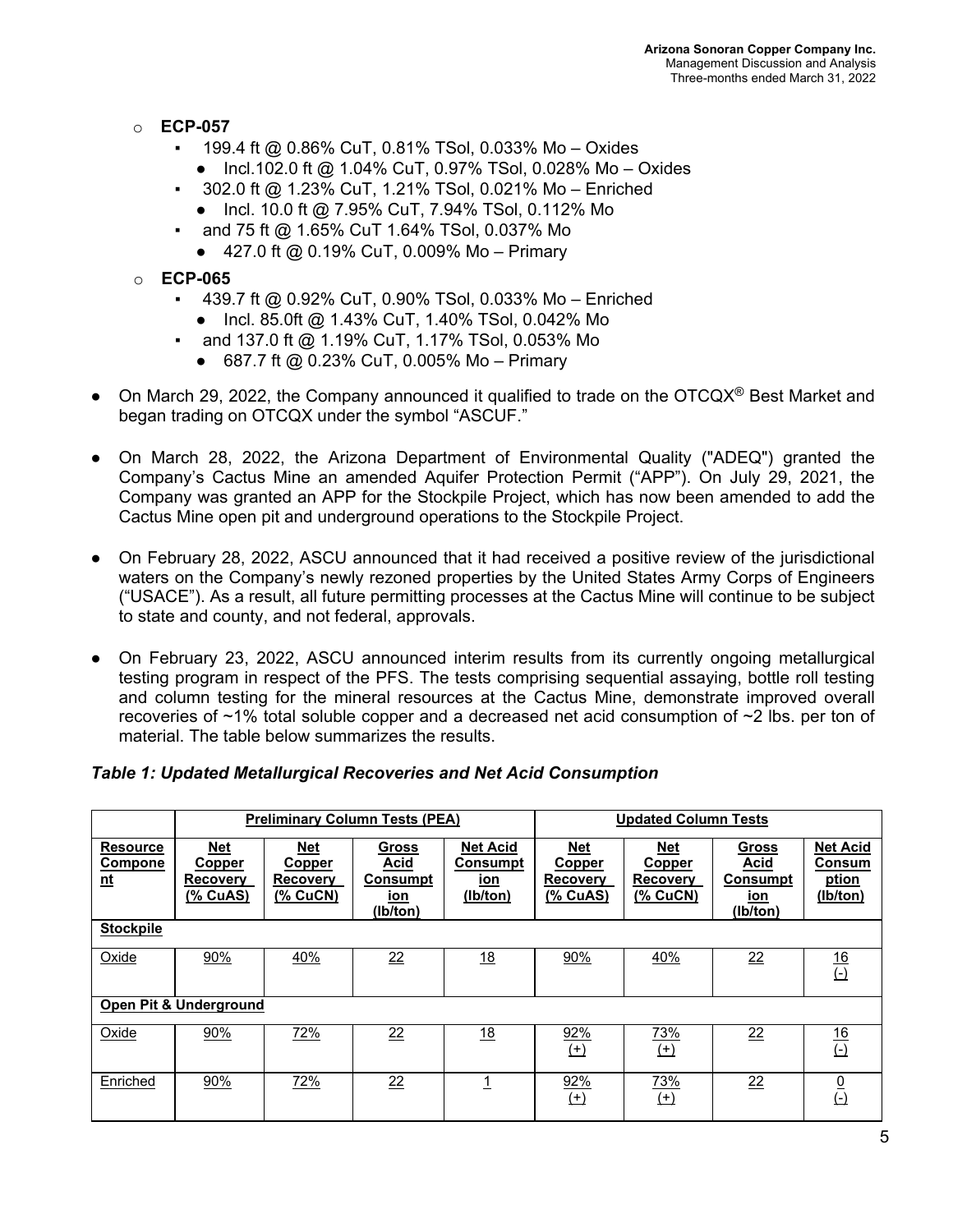- On February 10, 2022, the Company paid \$7.614 million in connection with the initial closing of the LKY land purchase transaction.
- On February 10, 2022, the Company announced results of drilling from the Parks/Salyer project. Drill results included:
	- $\circ$  ECP-045: 595 ft (181.4 m) of 1.29% CuT, 1.18% TSol, 0.018% Mo (enriched)
	- o ECP-042: 86 ft (26.2 m) of 2.26% CuT, 2.11% TSol, 0.020% Mo (enriched)
		- o Including: 27 ft (8.2 m) of 4.22% CuT, 3.78% TSol, 0.019% Mo
	- $\circ$ The Company also outlined an exploration target covering a 4,000ft x 4,000ft (1.2km x 1.2km) area on the Parks/Salyer project comprising of:
	- $\circ$  40-90 million tons of potential leachable material @ 1.05%- 1.3% TSol for potential of 1.0-2.35 billion lbs. of contained copper; and
	- $\circ$  8-35 million tons of potential primary material @ 0.85-1.05% TCu for 0.15-0.75 billion lbs. of contained copper.
	- $\circ$  The exploration target will be pursued as part of the work program outlined for Parks/Salyer.
- On February 9, 2022, ASCU completed the General Plan Amendment with the City Council of Casa Grande. The amendment applies to a 2,159-acre parcel of land, including the LKY, ARCUS and Merrill properties, which were demarcated for manufacturing/industrial use. The Company's entire land package now consists of 4,800 acres of private land sufficient to accommodate all the infrastructure envisioned within its 18-year Life-of-Mine ("LOM") plan. With the new amendment, the entire land package is fully zoned for industrial purposes.
- On February 9, 2022, Cactus 110 LLC entered into an option agreement, and a royalty agreement, in respect of transfer of permit 08-122116 with Bronco Creek Exploration Inc., a wholly-owned subsidiary of EMX Royalty Corporation. The total added land position was 158 acres of leased state land.
- On January 10, 2022, the Company appointed Nicholas Nikolakakis as Vice President-Finance and Chief Financial Officer.
- On January 7, 2022, Tembo exercised its option to convert its \$6.9 million debenture loan to the Company to a 1.00% NSR.
- Effective January 1, 2022, the Company appointed Sarah Strunk to the board of directors.

## **2022 OUTLOOK**

On April 28, 2022, the Company announced it has entered into a strategic partnership with Rio Tinto focused on Rio Tinto's Nuton<sup>™</sup> venture and a non-brokered private placement for total gross proceeds of up to C\$30.5 million, which was upsized due to strong demand to proceeds of up to C\$35.0 million.

As of May 13, 2022 the Company had cash of \$30.7 million. The Company has sufficient financial resources to carry out the Company's planned activities over the short term.

The Company continues to progress on the planned work program with key milestones expected to be as follows:

- Issuance of the PFS in 2022;
- Continued exploration drilling within the Cactus West, Cactus East, Stockpile and Parks/Salyer Projects; and
- Permitting at the state and county level within Arizona.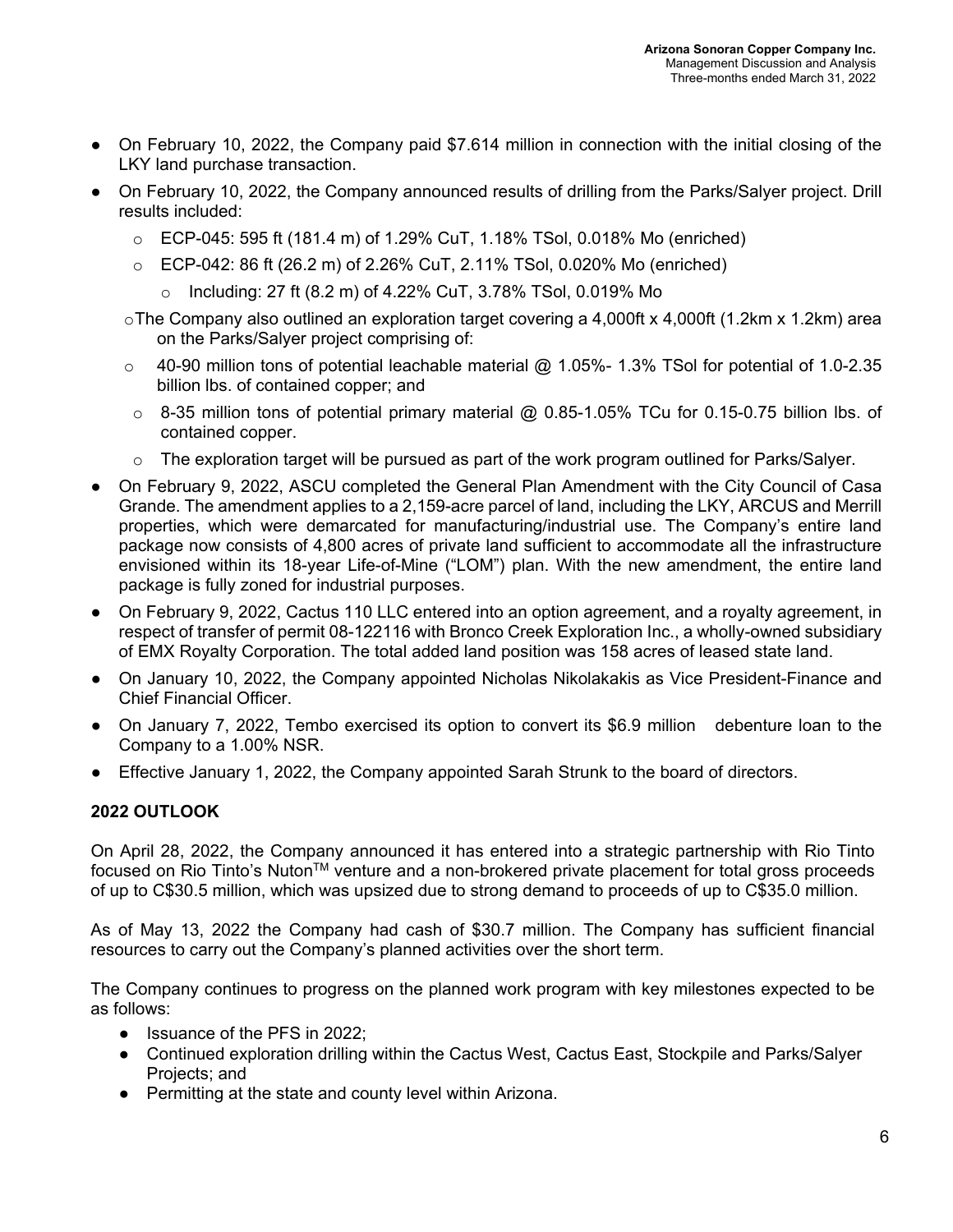### **CACTUS MINE PROJECT**

The 100%-owned Cactus Mine Project ("Cactus Project" or "Project") is a porphyry copper project located on private land, near the city of Casa Grande, Arizona, USA. The city of Phoenix and Sky Harbor International Airport are situated approximately 55 miles to the north and Tucson is approximately 75 miles to the southeast. The property location provides easy access to infrastructure and amenities such as power, water, rail, roads and a skilled workforce. The Cactus Project itself covers approximately 4,000 acres (with the remainder of the land package covering additional exploration properties).

The exploration program for the Cactus Project is comprised of over 30,000 metres of drilling targeted at converting the current inferred and indicated resources into measured and indicated resources to further de-risk the project and move towards detailed mine scheduling as required for the PFS and DFS.

In Q1, 2022, work programs undertaken to support the ongoing PFS were as follows:

- 1. In respect of the Stockpile Project, assay results from the infill drilling program continue to be received to support the phased development plans of the Cactus Project.
- 2. Infill drilling at Cactus West and East undertaken by diamond drilling for 18,247 feet (5,561 meters) to support upgrading of the resource classification of material for the planned mineral resource update. This has been completed as of May 2, 2022.
- 3. Further trade-off studies in respect of various areas are being undertaken as part of the technical studies to determine appropriate operating and capital cost estimates for the project. Front end engineering work will also need to be undertaken to establish detailed design parameters from a capital cost perspective.

#### **Cactus East, Cactus West and Stockpile**

The Company completed a Preliminary Economic Assessment ("PEA") in Q3/2021 that ascertains initial project economics of all leachable ores including the Stockpile Project, Cactus West, and Cactus East. Further details of the PEA are provided below. The Company is currently advancing the Cactus Project to a Pre-Feasibility Study ("PFS") PFS and subsequently to a Definitive Feasibility Study ("DFS") stage (subject to a positive outcome from the PFS).

- The Company has completed 25 drill holes (30,926 ft | 9,426 m), from its Cactus Prefeasibility Study ("PFS") infill drilling program. See press release dated May, 2, 2022 on SEDAR for further details.
	- $\circ$  The PFS drilling program tightened the drill spacing within the entire integrated PEA mine plan, including Cactus East and West and the Stockpile, with the intent of upgrading the Inferred mineral resources to Indicated mineral resources. As a result of tighter drill spacing, data shows an improved resolution of lithological, structural, and mineral zonation controls. Additionally, drilling to support further metallurgical and geotechnical test work was undertaken.
	- $\circ$  Drilling improved definition of various host lithologies that potentially affect acid consumption in the heap leaching process. The majority of mineralization is hosted in granite and monzonite porphyry which to date has indicated low acid consumption characteristics. Infill drilling was performed within expectations with no significant changes to the global interpretations supporting the previously reported resource model. Drilling Highlights are as follows (please see press release dated May 2, 2022 on SEDAR for full set of drilling results):
		- o **ECE-053:** 200.9 ft. of 1.28% TCu, 0.91% TSol (Enriched underground)
		- o **ECE-051**: 90 ft of 1.56% TCu, 1.45% TSol (Enriched underground); incl. 40 ft of 2.53% TCu, 2.38% TSol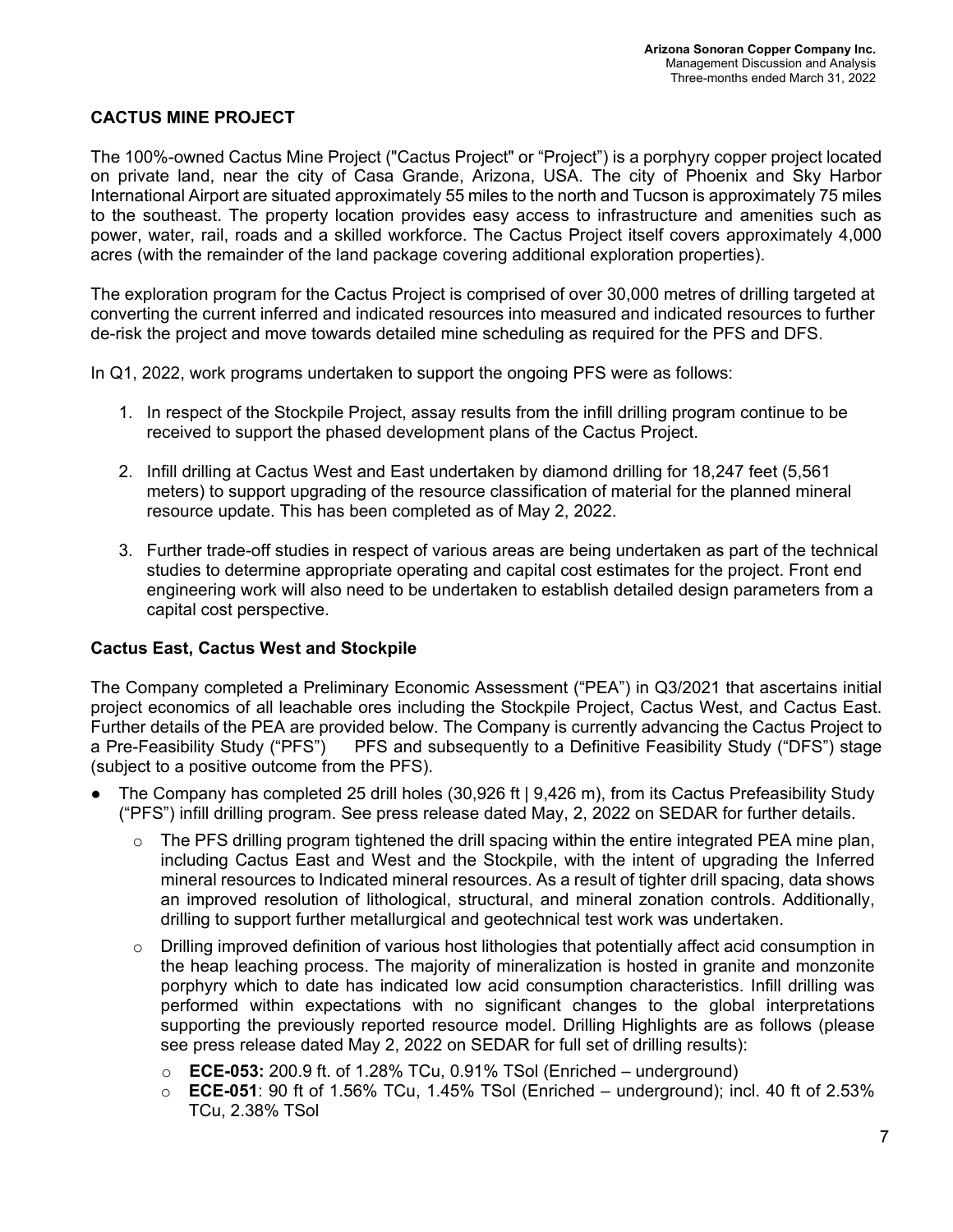- o **ECW-032:** 465.7 ft of 0.27% TCu, 0.24% TSol (Oxides open pit); incl. 104.0 ft of 0.40% **TSol**
- o **ECW-056:** 462.9 ft of 0.31%TCu, 0.25% TSol (Oxides open pit)
- o **ECW-036:** 617.0 ft of 0.21% TCu, 0.19% TSol (Oxides open pit); and 351.0 ft @ 0.37% CuT (Primary)

## **Parks/Salyer**

The Parks/Salyer property is an exploration stage asset. The Company is currently awaiting results of a 12-hole exploration program, following up on four historic diamond holes. The planned program totals 26,000 ft (~7,900 m) and aims to evaluate the extension of the porphyry copper system from the southern border of its Parks/Salyer property, along the mine trend towards the Cactus Project. With success, the Company may increase the number of drill holes on the project.

- ASCU completed an additional 2 drill holes (4,725 ft | 1,440 m) from a 12-hole program at the Parks/Salyer ("P/S") Project totaling six holes reported from the initial drill program of 24,000 ft (~7300 m) aimed to test the extension of the porphyry copper system from the southern border of its Parks/Salyer property along the mine trend towards the Cactus Mine and within the newly defined Exploration Target Area. Highlights of the holes are noted below. See press release dated April 5, 2022 on SEDAR for further details.
	- o **ECP-057** 
		- 199.4 ft @ 0.86% CuT, 0.81% TSol, 0.033% Mo Oxides
			- Incl.102.0 ft @ 1.04% CuT, 0.97% TSol, 0.028% Mo Oxides
		- $\blacksquare$  302.0 ft @ 1.23% CuT, 1.21% TSol, 0.021% Mo Enriched
			- Incl. 10.0 ft @ 7.95% CuT, 7.94% TSol, 0.112% Mo
		- and 75 ft @ 1.65% CuT 1.64% TSol, 0.037% Mo
			- 427.0 ft @ 0.19% CuT, 0.009% Mo Primary
	- o **ECP-065**
		- 439.7 ft @ 0.92% CuT, 0.90% TSol, 0.033% Mo Enriched
			- Incl. 85.0ft @ 1.43% CuT, 1.40% TSol, 0.042% Mo
			- and 137.0 ft @ 1.19% CuT, 1.17% TSol, 0.053% Mo
			- 687.7 ft @ 0.23% CuT, 0.005% Mo Primary

## **Preliminary Economic Assessment**

A PEA was finalized in Q3/2021 that ascertains initial project economics of all leachable ores. The PEA includes Cactus East, Cactus West, and the Stockpile Project, with Cactus East potentially being considered for underground mining methods, Cactus West as an open pit, and the Stockpile Project as a surface rehandle deposit. All mineralized material movements will report to surface leach pads, with process solutions subsequently flowing to a solvent extraction electrowinning ("SX/EW") circuit for the recovery of copper to LME Grade A cathode standards.

● The PEA is summarized under Table 2 (Economic Analysis Summary), Table 3 (LOM Plan Summary) and the following key points: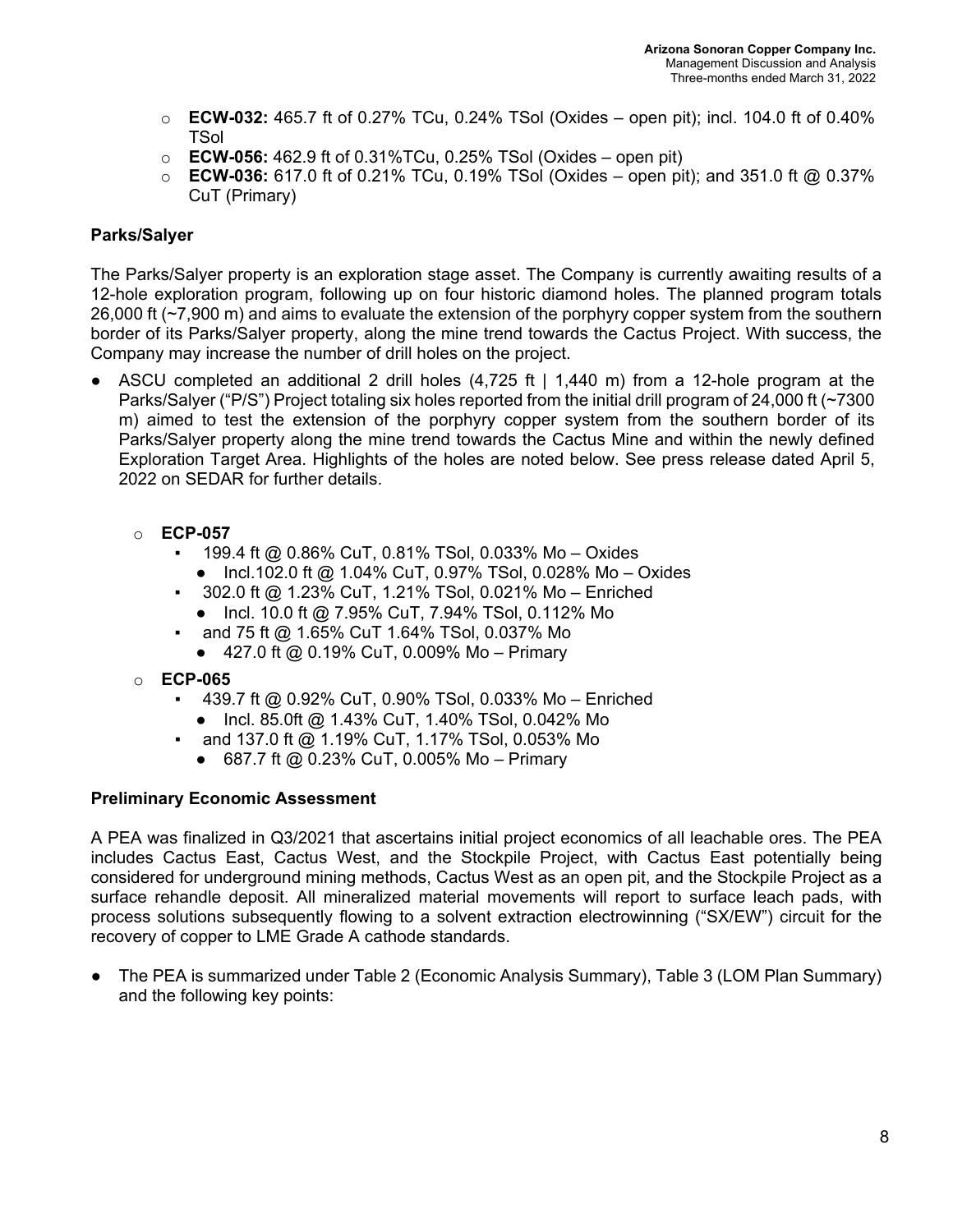| Table 2: Economic Analysis Summary (Estimates)                                                   |                         |                        |  |
|--------------------------------------------------------------------------------------------------|-------------------------|------------------------|--|
| <b>Assumption / Outcome</b>                                                                      | <b>Value / Results</b>  | <b>Value / Results</b> |  |
| <b>Copper Price</b>                                                                              | US\$3.35/lb (Base Case) | US\$4.55/lb            |  |
| Post Tax Internal Rate of<br>Return (" $IRR$ ")(%)                                               | 33%                     | 56%                    |  |
| <b>Post Tax Net Present Value</b><br>$(NPV_{8\%})$                                               | US\$312 million         | <b>US\$678</b>         |  |
| Post Tax Cumulative Life of<br>Mine ("LOM") Free Cash<br>Flow ("FCF"), Net of Initial<br>Capital | <b>US\$960M</b>         | US\$1.83 billion       |  |
| <b>Initial Construction Capital</b><br><b>Expenditures ("CAPEX")</b>                             | <b>US\$124M</b>         | <b>US\$124M</b>        |  |
| <b>Payback Period</b>                                                                            | 3.5 years               | 1 year                 |  |
| <b>Operating Costs (Per Ton</b><br>Processed)                                                    | US\$9.06/Ton            | US\$9.06/Ton           |  |
| Average Cash Cost (C1)                                                                           | US\$1.55/lb             | US\$1.55/lb            |  |
| <b>Average All-In Sustaining</b><br>Cost (C1 Cost + Sustaining<br>CAPEX)                         | US\$1.88/lb             | US\$1.88/lb            |  |
| <b>Sustaining CAPEX Over LOM</b><br>(Including OP and UG, SX/EW)<br>and Leach Pad Expansion)     | <b>US\$340M</b>         | <b>US\$340M</b>        |  |

| Table 3: LOM Plan Summary (Base Case Estimate)                       |                                         |  |  |
|----------------------------------------------------------------------|-----------------------------------------|--|--|
| <b>Operating Metrics</b>                                             | Total                                   |  |  |
| <b>Total LOM from Initial Production</b>                             | 18 Years                                |  |  |
| <b>Construction Period to Commercial</b><br><b>Production ("CP")</b> | 18 months                               |  |  |
| <b>Total Mineralized Material Processed</b>                          | 179 million Tons                        |  |  |
| <b>Annual Average Processing Rate Over</b><br><b>LOM</b>             | 10 million Tons per annum               |  |  |
| <b>Average Grades Over LOM</b>                                       | Stockpile Project: 0.14%                |  |  |
|                                                                      | OP / UG: 0.26%, 1.27%                   |  |  |
| <b>Average Recovery Rates Over LOM</b>                               | Stockpile Project: CuAS: 90%, CuCN: 40% |  |  |
|                                                                      | <b>OP / UG: CuAS: 90%, CuCN: 72%</b>    |  |  |
| <b>Average Production Over LOM</b>                                   | 28,000 Tons per annum/ 56 million lbs.  |  |  |

## **Permitting**

The Cactus Project is situated on private land and will require the following major permits and certifications:

1. Arizona Department of Water Resources ("ADWR")'s Withdrawal of Ground Water for Mineral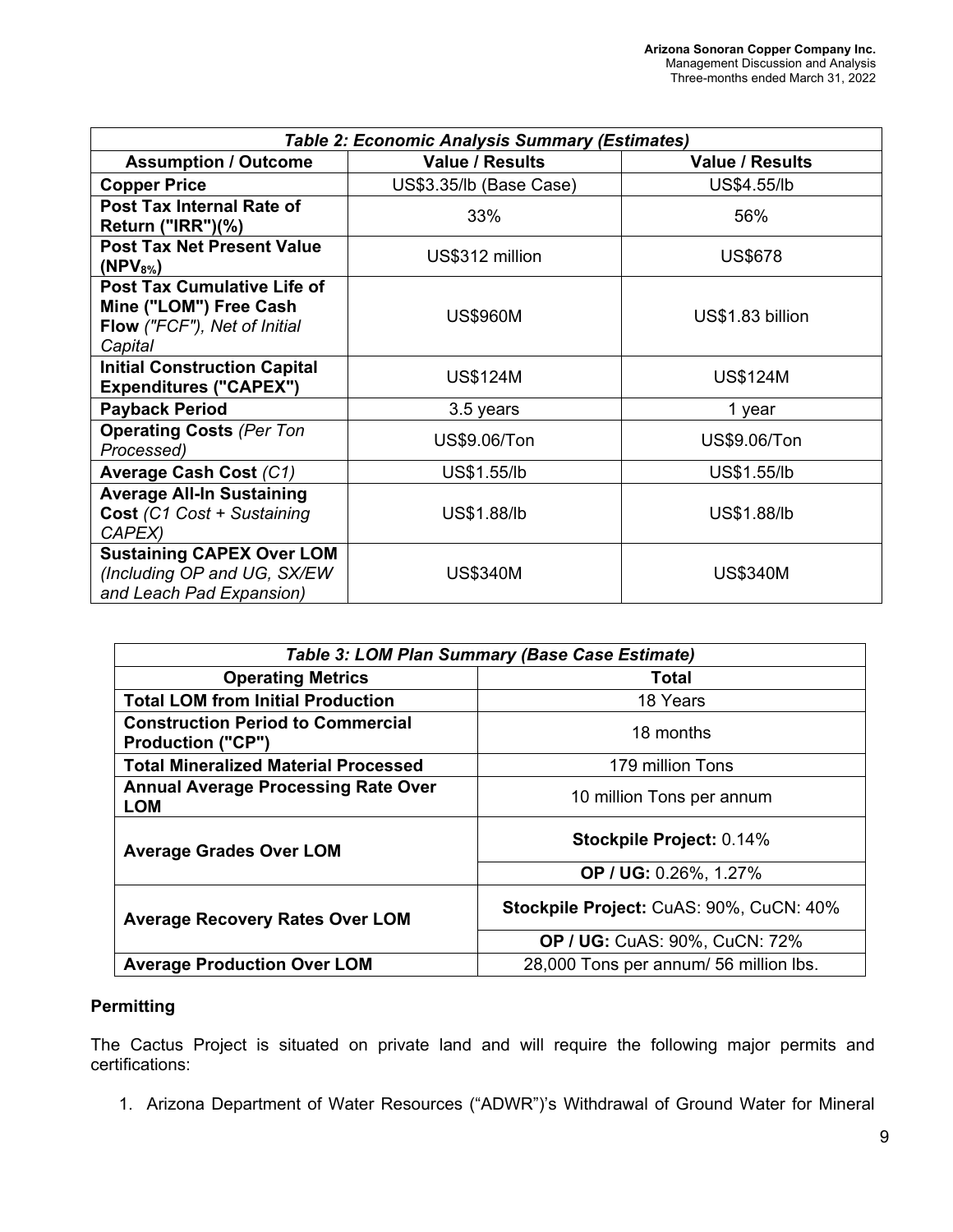Extraction & Mineral Processing Permit: This permit is required for ground water withdrawal for mining operations. This permit was obtained in April 2021 and covers the life of the Cactus Project.

- 2. Arizona Department of Environmental Quality ("ADEQ") Aquifer Protection Permit ("APP"): This permit is required for owners or operators of facilities that could discharge a pollutant directly to an aquifer or to a land surface or vadose zone where there is a reasonable probability that the pollutant will reach an aquifer. The permit is valid for the life of the facility. This permit was obtained by ASCU for the Stockpile Project in July 2021 and becomes effective upon demonstration of financial capability submitted along with an amendment application in respect of the full project. Following development of the PFS mine plan a major amendment for full project coverage to include expanded leach facilities, waste dumps and both open pit and underground infrastructure was obtained on March 28, 2022.
- **3.** Dust Permit Pinal Air Quality Control Permit: This permit is required for operations that have the potential to generate fugitive dust. This permit was obtained by the Company in January 2020 and is renewed yearly based on operational need.
- **4.** Arizona Pollutant Discharge Elimination System ("AZPDES") Permits (construction and Multi‐ Sector General Permit): This permit is for stormwater discharges that enter Arizona surface waters or a Municipal Separate Storm Sewer System. This permit was obtained for both the mine facility and the nearby shuttered TruStone facility which is situated on Company property.
- **5.** Pinal Air Quality Control Industrial Permit: This permit is required for operations that have the potential to generate PM10 and/or PM2.5 particulate matter that can affect air quality. This permit is renewed yearly and will be applied for by the Company in due course.
- **6.** Arizona State Mine Inspector Reclamation Plan: This permit relates to all metalliferous mining units and exploration operations with surface disturbances on private lands greater than five acres and will be applied by the Company in due course.
- **7.** United State Army Corp. Of Engineers ("USACE") Jurisdictional Determination 404: This is a determination as to whether Waters of the U.S. ("WOTUS") are onsite or if the water on site contributes to a WOTUS waterway. ASCU received a determination in February 2022 that the project does not impact WOTUS, and therefore no Federal Permitting will be required.

The Company continues to make good progress in relation to the permitting process and will continue to advance required applications as required as per the development plans.

## **RESULTS OF OPERATIONS**

## **Summary of Quarterly Results**

The following table sets out selected unaudited quarterly financial information of the Company and is derived from unaudited interim consolidated financial statements. The Company's interim condensed consolidated financial statements are prepared in accordance with IAS 34.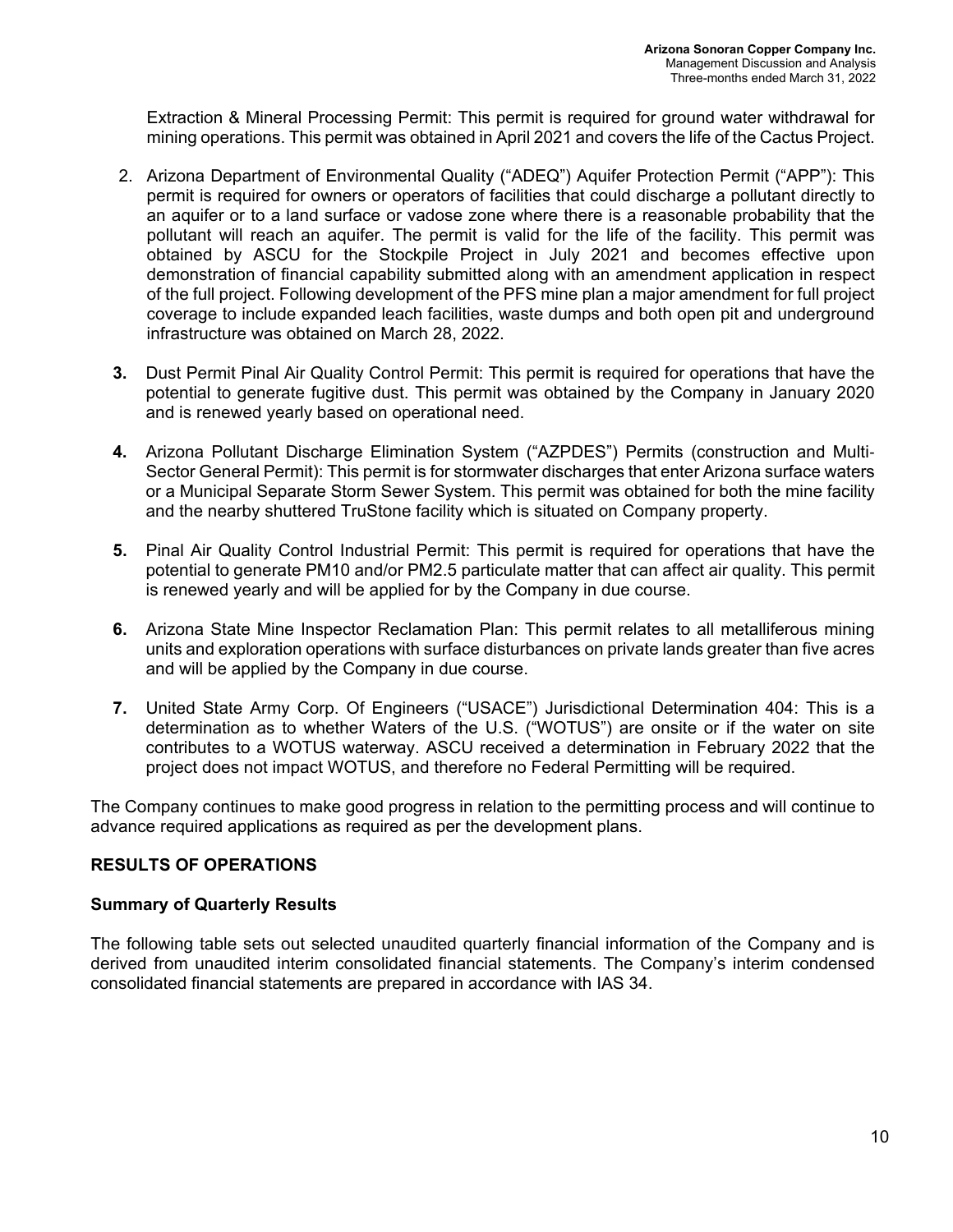| <b>Period</b>    | <b>Revenues</b><br>\$ (000's) | Loss for the<br>period<br>\$ (000's) | Loss per<br>share (basic<br>and diluted)<br>S |
|------------------|-------------------------------|--------------------------------------|-----------------------------------------------|
| 1st Quarter 2022 | Nil                           | 2,647                                | 0.04                                          |
| 4th Quarter 2021 | <b>Nil</b>                    | 3,709                                | 0.06                                          |
| 3rd Quarter 2021 | Nil                           | 2,964                                | 0.06                                          |
| 2nd Quarter 2021 | Nil                           | 4,147                                | 0.10                                          |
| 1st Quarter 2021 | Nil                           | 2,239                                | 0.05                                          |
| 4th Quarter 2020 | Nil                           | 1,855                                | 0.05                                          |
| 3rd Quarter 2020 | <b>Nil</b>                    | 1,736                                | 0.06                                          |
| 2nd Quarter 2020 | Nil                           | 800                                  | 0.05                                          |

The Company is at an early stage of restarting the Cactus Project and developing its Parks/Salyer property, and its quarterly information is expected to vary based on the overall exploration and administrative activities. The principal cause of fluctuations in the Company's quarterly results is the expenditure levels on exploration and development projects, which directly impact the Company's administrative costs. The Company's activities significantly increased after securing the financing from Tembo and RCF in July 2020, with further support provided by the initial public offer completed in November 2021.

## *Three months ended March 31, 2022, as compared to the three months ended March 31, 2021*

During the three-month period ended March 31, 2022, the Company had a loss of \$2.6 million compared to a loss of \$2.2 million for the three-month period ended March 31, 2021.

The Company's operational costs totaled \$2.5 million during the three months ended March 31, 2022, compared to \$1.2 million during the three months ended March 31, 2021, an increase of \$1.3 million. A significant portion of the increase is due to an increase of \$0.9 million in salaries and wages due to severance costs of \$0.4 million paid to some employees, an increase in share-based compensation by \$0.5 million primarily due to long term and short-term incentives paid to the directors amounting to \$0.4 million.

During the three months ended March 31, 2022, the total other expenses incurred were \$0.1 million, compared to \$1.0 million during the same period in the prior year. The decrease resulted primarily due to Tembo and RCF accretion and interest expenses being higher in the prior period (\$0.8 million combined), as the Company had the debentures for the full three-month period. However, in the current period the debenture portion owed to Tembo was settled in January, and the RCF portion had been settled in December 2021 resulting in accretion and interest incurred on the debenture of \$0.2 million. The Company also incurred a \$0.3 million debt extinguishment and modification loss compared to a debt extinguishment and modification gain of \$0.1 million in the current year.

## **RISKS AND UNCERTAINTIES**

Like all mineral exploration and development companies, Arizona Sonoran also continues to be subject to ongoing risks and uncertainties and other factors, which among others, include: dependence on the success of the Cactus Project as the principal operation of the Company; obtaining further financing to fund anticipated exploration and development work; inability to repay or refinance existing indebtedness at time of maturity or renewal; international conflict in the Ukraine and its effects on global financial markets; and other liquidity risks (see also "Financial Accounting and *Reporting Processes)* and "*Risk Factors*" in the Company's AIF.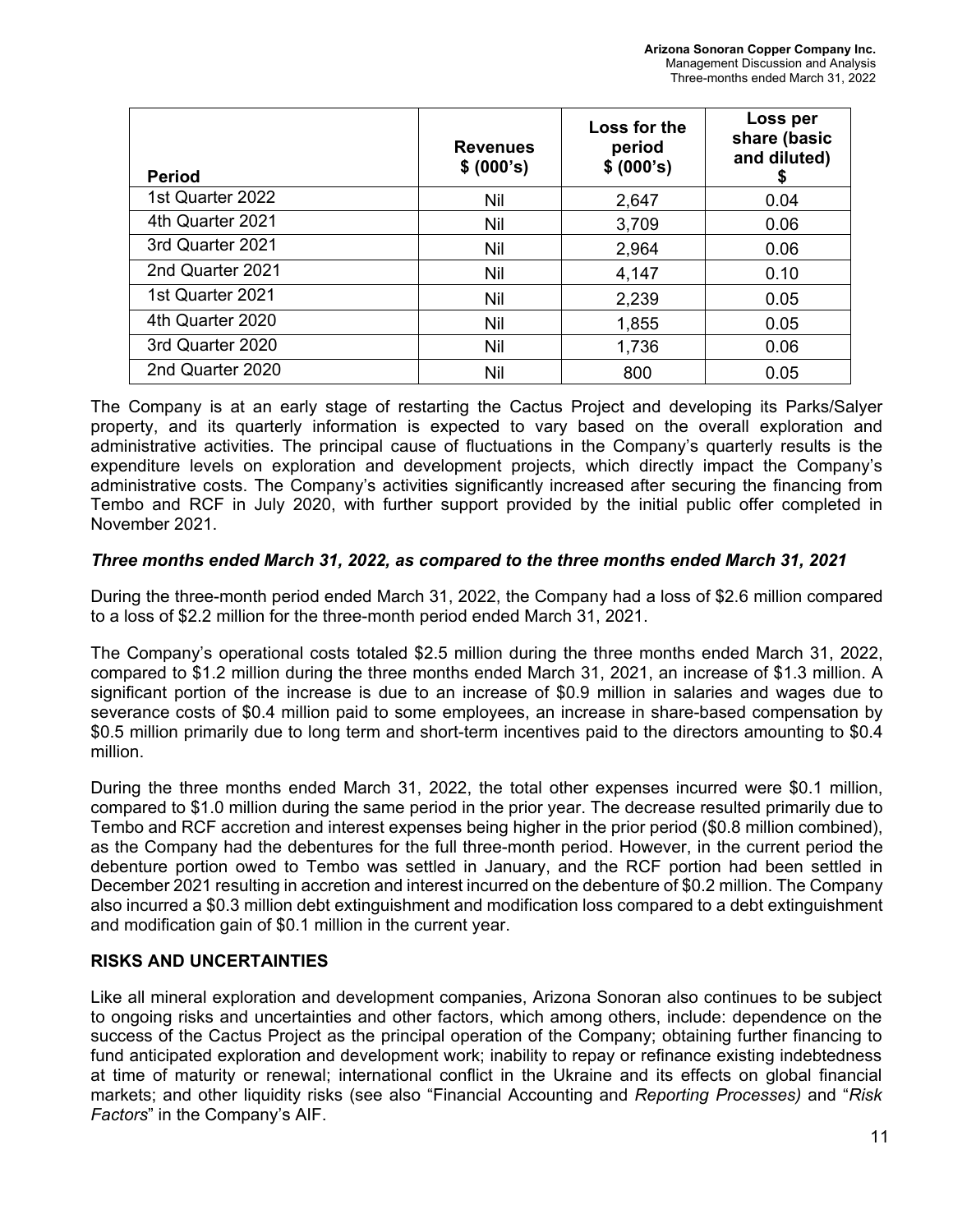The following *Risks and Uncertainties* pertain to the outlook and conditions currently known to Arizona Sonoran that could have a material impact on the financial condition of the Company. A discussion of these and other factors that may affect the Company's actual results, performance, achievements, or financial position is contained under the heading "*Risk Factors*" and elsewhere in the Company's AIF. Such factors include, but are not limited to: indebtedness risk, political risks, title risks, commodity prices, public health crises including the COVID-19 pandemic, exchange rate risks, permitting risks, operating and environmental hazards encountered in the exploration, development and mining business and changing laws and public policies.

Current and prospective security holders of Arizona Sonoran should carefully consider these risk factors. Should the development of the Cactus Property not be possible or practicable for any reason, the business and financial position of the Company would be materially adversely affected.

## **LIQUIDITY AND CAPITAL RESOURCES**

The business of mining and exploration involves a high degree of risk and there can be no assurance that current exploration and development programs will result in profitable mining operations in the future. The Company currently has no source of revenue and has significant cash requirements to fund its development project capital requirements, exploration programs, administrative overhead, and to maintain its mineral properties in good standing.

The consolidated financial statements are prepared on a going concern basis, which assumes that the Company will be able to meet its obligations and continue its operations for at least the next twelve months.

The Company has no source of revenue and has significant cash requirements to meet its exploration and development plans, administrative overhead, maintenance of its mineral interests, and its commitments, which includes fulfilling its option payments for purchase of land from LKY/Copper Mountain Investments Limited Partnership LLP. The Company will need to obtain financing in the form of debt, equity, or a combination thereof to continue with its development and operation plans. There can be no assurance that additional funding will be available to the Company, or, if available, that this funding will be on acceptable terms.

As at March 31, 2022, the Company's cash balance was \$13.3 million (December 31, 2021 - \$27.3 million). During the three months ended March 31, 2022, the cash used in operating activities was a total of \$2.5 million on operational activities (2021 - \$2.9 million). The Company's cash used in investing activities was \$11.6 million (2021- \$2.6 million) primarily spent in connection with expenditures on mineral properties and property payments. In the three months ended March 31, 2022, the Company's cash provided by financing activities was \$0.1 million (2021 - \$6.0 million) largely made up of proceeds from stock option and warrant exercises.

On May 13, 2022, the Company closed its strategic partnership announced on April 28, 2022 with Rio Tinto Holdings Corporation ("Rio Tinto") and non-brokered private placement for total gross proceeds C\$35 million ("the Offering").

Under the Offering, up to 17,500,000 Common Shares were issued at a subscription price of C\$2.00 per share. Rio Tinto and Tembo subscribed for 6,400,000 Common Shares and 3,911,916 Common Shares, respectively. Other institutional investors subscribed for 7,188,084 Common Shares.

Rio Tinto holds 7.2% of the outstanding share capital of the Company, and although participating in the Offering, Tembo reduced its holding from 37.6% to 34.6% in the Company.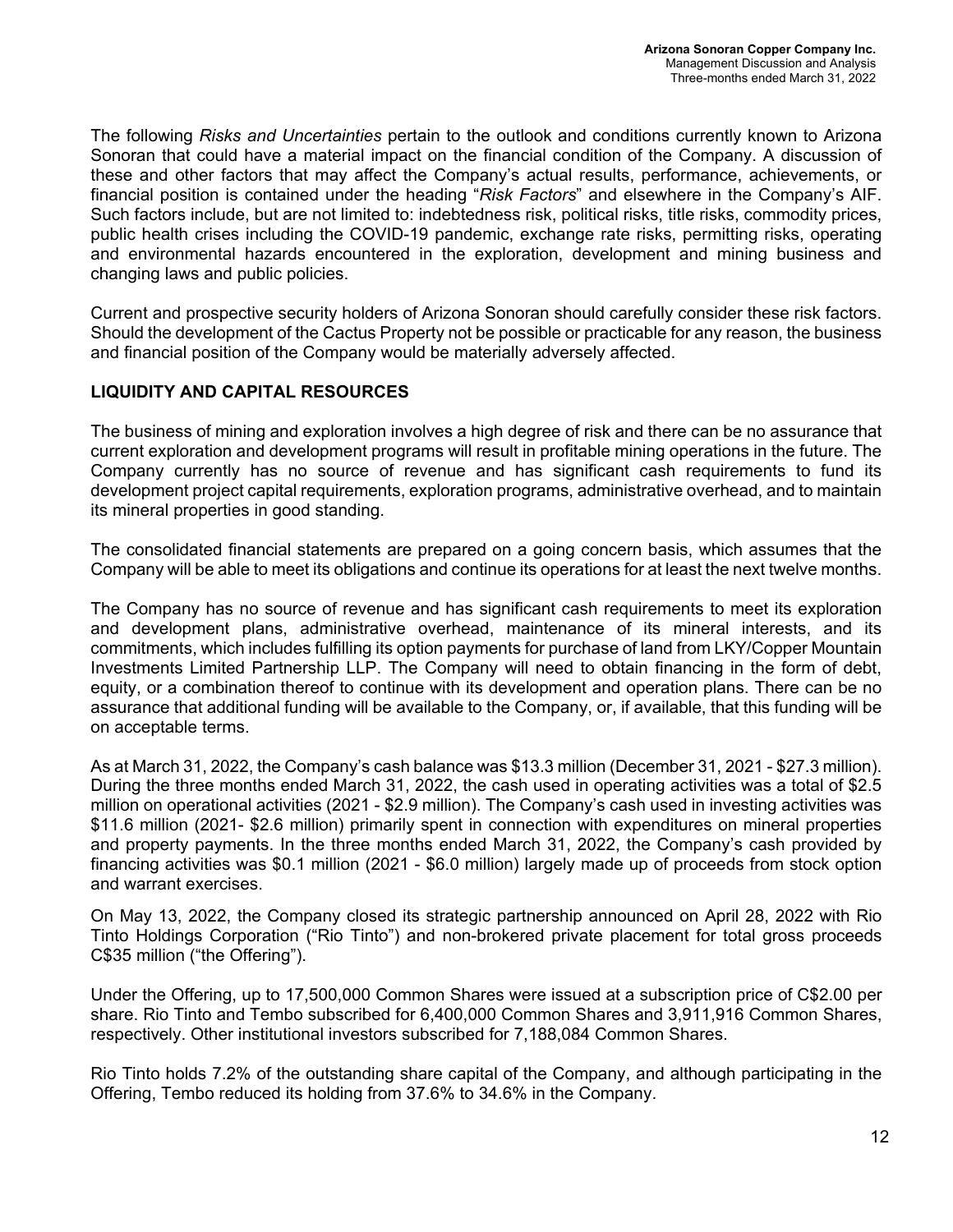### **CAPITAL MANAGEMENT**

The Company's capital consists of debt and equity, which includes share capital, reserves and deficit. The Company's objectives are to ensure sufficient financial flexibility to achieve its ongoing business objectives including funding of future growth opportunities, pursuit of accretive opportunities, and to maximize shareholder return through enhancing share value.

The Company manages its capital through its budgeting and forecasting processes. The Company reviews its working capital and forecasts its future cash flows based on operating expenditures, and other investing and financing activities.

To achieve its objectives, the Company may issue new shares, adjust capital spending and acquire additional property. There is no assurance that these initiatives will be successful.

## **RELATED PARTY TRANSACTIONS**

During the three months ended March 31, 2022, Nil (2021: 373,333) common shares were issued to directors and officers for services.

Total director fees for the three months ended March 31, 2022 were \$0.05 million (2021: \$0.1 million).

The remuneration of the key management personnel was as follows:

|                                               | Three months<br>ended March 31,<br>2022<br>(\$000) | Three months<br>ended March 31,<br>2021<br>(\$000) |
|-----------------------------------------------|----------------------------------------------------|----------------------------------------------------|
| Salaries and bonuses                          | 899                                                | 371                                                |
| Severance pay                                 | 495                                                |                                                    |
| Salaries and wages capitalized as exploration | 247                                                |                                                    |
| Directors' fees                               | 48                                                 | 100                                                |
| Share-based compensation*                     | 707                                                | 87                                                 |
|                                               | 2,396                                              | 558                                                |

\*Share-based compensation includes shares issued for services, stock options and RSUs.

As at March 31, 2022, no amounts were owed to the Company by key management personnel (December 31, 2021 – \$0.1 million receivable).

## **CHANGES IN ACCOUNTING POLICIES INCLUDING INITIAL ADOPTION**

#### *IAS 16, Property, Plant and Equipment*

Proceeds before Intended Use (Amendments to IAS 16): The amendments prohibit an entity from deducting from the cost of an item of property, plant, and equipment any proceeds from selling items produced while bringing that asset to the location and condition necessary for it to be capable of operating in the manner intended by management. This amendment is effective for the Company's annual reporting period beginning January 1, 2022, with early adoption permitted. The Company has noted that there is no impact of the adoption of this amendment on the financial statements.

None of the other standards and amendments to standards and interpretations that have been issued, but are not yet effective, are expected to significantly affect the Company's Financial Statements.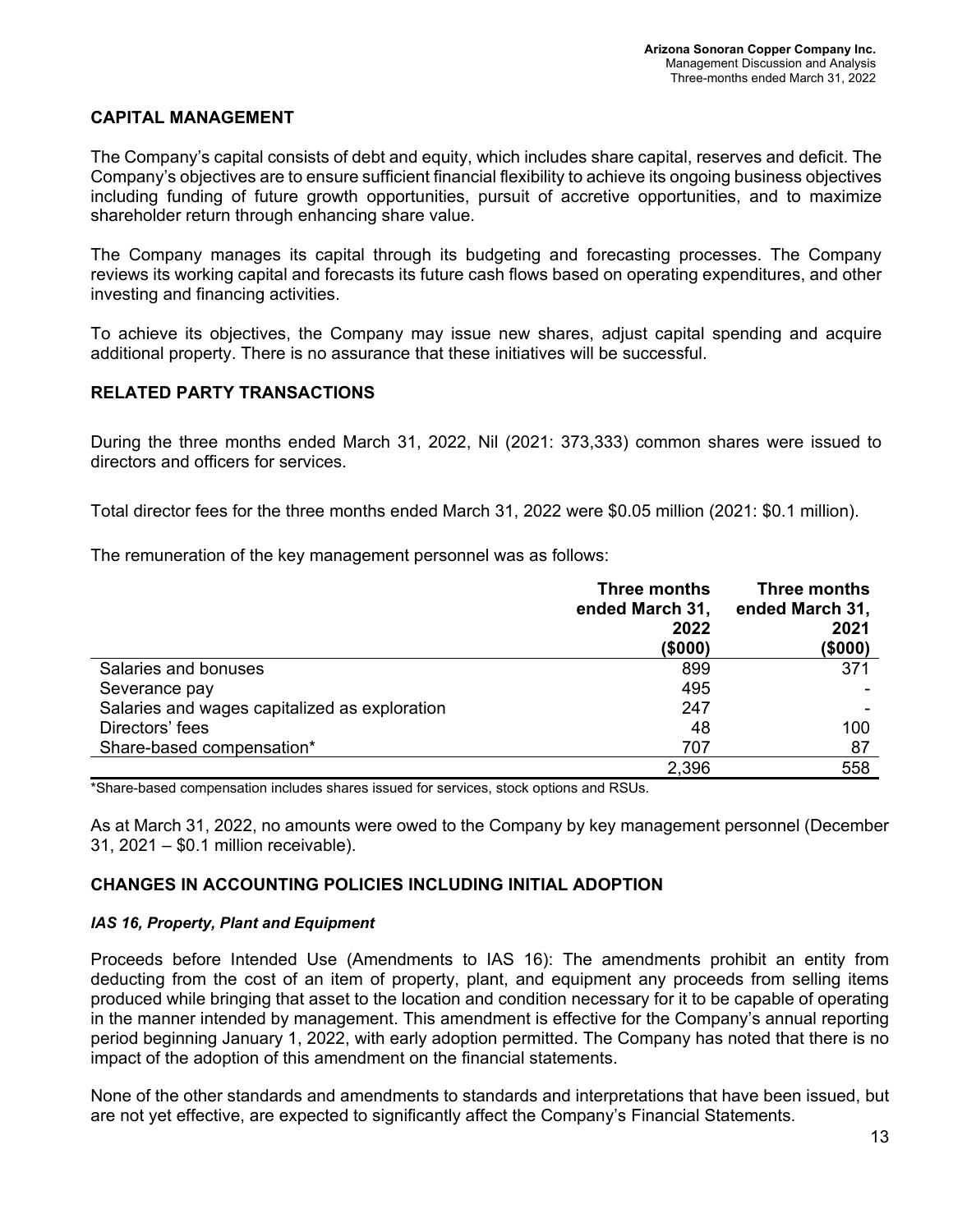### **COMMITMENTS AND CONTINGENCIES**

Based on the achievement of certain development milestones, the Company is obligated to make future payments to TAGC Ventures LLC of up to \$1,050 in connection with the purchase of Trust lands.

The Company has future exploration and evaluation expenditure obligations which are at the option of the Company with respect to its agreement with Bronco Creek agreement Exploration Inc, in connection with the acquisition of a mineral rights permit.

### **CRITICAL ACCOUNTING ESTIMATES AND JUDGMENTS**

The preparation of the consolidated financial statements in accordance with IFRS requires management to make estimates and assumptions that affect the application of policies and reported amounts of assets and liabilities, income and expenses. The estimates and associated assumptions are based on historical experience and various other factors that are believed to be reasonable under the circumstances, the results of which form the basis of making judgments about the carrying value of assets and liabilities that are not readily apparent from other sources. Actual results could differ from these estimates.

In preparing the interim condensed consolidated financial statements, the significant judgments made by management in applying the Company's accounting policies and key sources of estimation uncertainty were the same as those applied to the annual audited consolidated financial statements for the year ended December 31, 2021.

#### **FINANCIAL INSTRUMENTS AND OTHER INSTRUMENTS**

The Company's financial instruments as at March 31, 2022 consist of cash, accounts payable and accrued liabilities, and the Tembo standby loan.

The Company's cash is held in reputable Canadian and American financial institutions. The Company does not use derivative or hedging instruments to reduce its exposure to fluctuations in foreign exchange rates for the Canadian dollar.

#### **Management of Risks and Uncertainties**

The Company thoroughly examines the various financial instruments and risks to which it is exposed and assesses the impact and likelihood of those risks. These risks may include currency risk, credit risk and liquidity risk. Where material, these risks are reviewed and monitored by the Board.

*a) Currency Risk*

Foreign currency risk can arise when the Company or its subsidiaries transact in currencies other than their functional currencies or have net financial assets or liabilities which are denominated in currencies other than their respective functional currencies.

As at March 31, 2022, the Company did not have any material foreign currency risk exposure.

*b) Credit Risk*

As at March 31, 2022, the Company's cash was held through Canadian and American financial institutions with investment grade ratings. The expected credit loss related to these assets is negligible.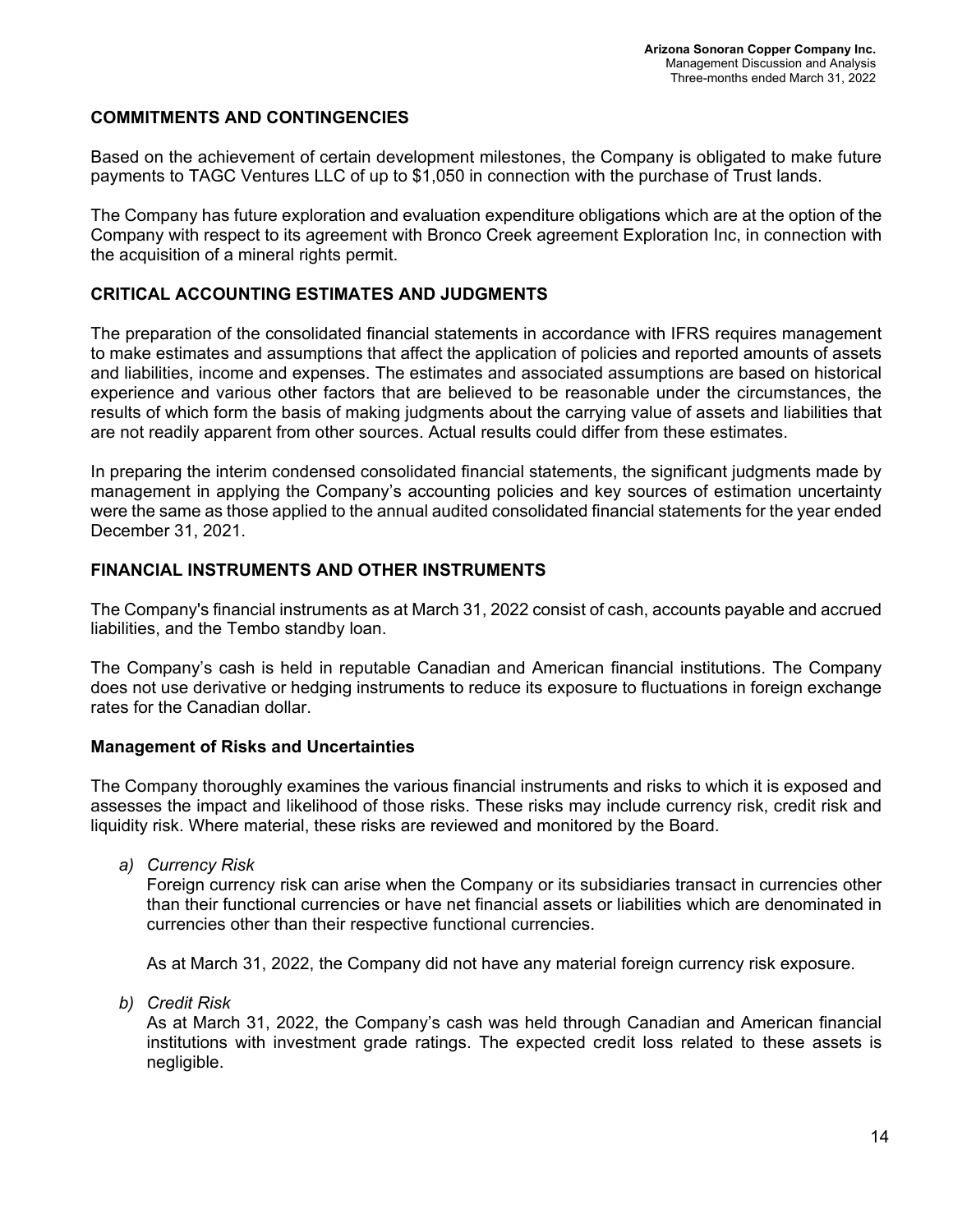*c) Liquidity Risk*

Liquidity risk is the risk that the Company will not be able to meet its financial obligations as they fall due. The Company's financial liabilities are comprised of accounts payable, accrued liabilities and debt. The Company frequently assesses its liquidity position by reviewing the timing of amounts due and the Company's current cash flow position to meet its obligations. The Company manages its liquidity risk by maintaining sufficient cash and cash equivalents balances to meet its anticipated operational needs. The Company's accounts payable and accrued liabilities arose as a result of exploration and development of its exploration and evaluation assets and other corporate expenses. The Company's financial liabilities as at March 31, 2022 were \$3,988 (December 31, 2021 - \$10,346).

On April 28, 2022, the Company entered into a strategic partnership with Rio Tinto and a nonbrokered private placement for total gross proceeds of up to C\$35.0 million as explained above.

## **OFF-BALANCE SHEET ARRANGEMENTS**

The Company does not have any off-balance sheet arrangements.

### **AUTHORIZED AND ISSUED SHARE CAPITAL**

As at May 13, 2022, the Company had 88,682,815 outstanding common shares. The Company also had 3,002,357 share purchase options, 233,577 restricted share units, 355,055 deferred share units and 6,474,611 warrants outstanding.

### **FORWARD-LOOKING INFORMATION**

This document contains "forward-looking information" within the meaning of Canadian securities legislation and "forward-looking statements" within the meaning of the United States Private Securities Litigation Reform Act of 1995. This information and these statements, referred to herein as "forwardlooking statements" are made as of the date of this MD&A or as of the date of the effective date of information described in this MD&A, as applicable. Forward-looking information includes statements that use forward-looking terminology such as "may", "could", "would", "will", "intend", "plan", "expect", "budget", "estimate", "forecast", "schedule", "anticipate", "believe", "continue", "potential" or the negative or grammatical variation thereof or other variations thereof or comparable terminology. Such forward-looking information includes, without limitation, statements with respect to mineral resource estimates; targeting additional mineral resources and expansion of deposits; the capital and operating cost estimates and the economic analyses (including cashflow projections) from technical studies; the Company's expectations, strategies and plans for the Cactus Project, including the Company's planned exploration and development activities; the results of future exploration and drilling and estimated completion dates for certain milestones; successfully adding or upgrading mineral resources or reserves and successfully developing new deposits; the costs and timing of future exploration and development, including the timing for completion and commencement of production; the timing and amount of future production at the Company's projects; the timing, receipt and maintenance of approvals, licenses and permits from the federal and state government agencies and from any other applicable government, regulator or administrative body; the acquisition of the landholdings; future financial or operating performance and condition of the Company and its business, operations and properties; the intended use of the net proceeds for any offerings; the adequacy of funds from any offerings to support completion of initial development of the Company's projects and commence commercial production; and any other statement that may predict, forecast, indicate or imply future plans, intentions, levels of activity, results, performance or achievements.